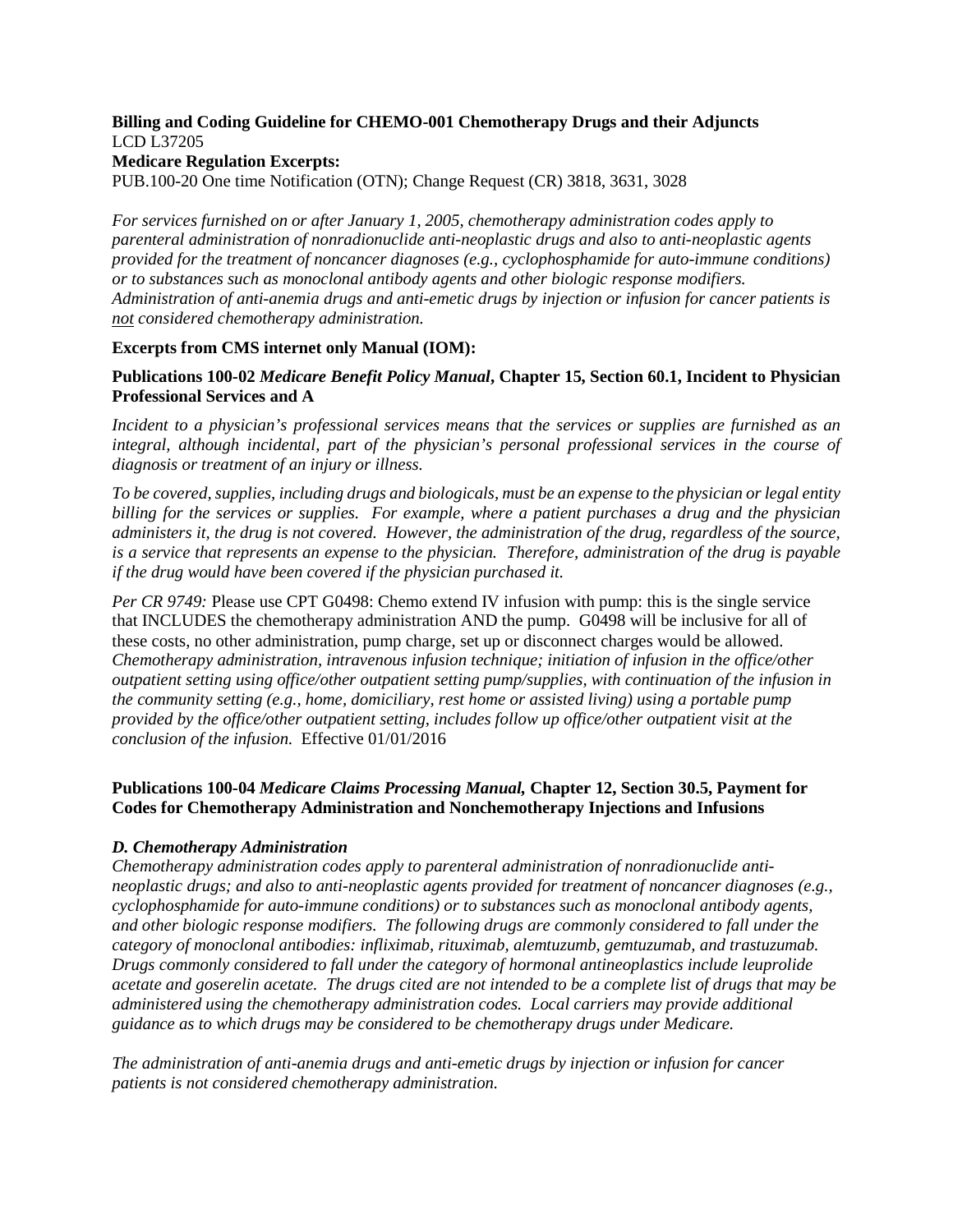*If performed to facilitate the chemotherapy infusion or injection, the following services and items are included and are not separately billable:*

- *1. Use of local anesthesia;*
- *2. IV access;*
- *3. Access to indwelling IV, subcutaneous catheter or port;*
- *4. Flush at conclusion of infusion;*
- *5. Standard tubing, syringes and supplies; and*
- *6. Preparation of chemotherapy agent(s).*

*Payment for the above is included in the payment for the chemotherapy administration service.* 

*If a significant separately identifiable evaluation and management service is performed, the appropriate E & M code should be reported utilizing modifier 25 in addition to the chemotherapy code. For an evaluation and management service provided on the same day, a different diagnosis is not required.*

### **Publications 100-04** *Medicare Claims Processing Manual,* **Chapter 17, Section 90.2, Drugs, Biologicals, and Radiopharmaceuticals**

*A. General Billing and Coding for Hospital Outpatient Drugs, Biologicals, and radiopharmaceuticals Hospitals should report charges for all drugs, biologicals, and radiopharmaceuticals, regardless of whether the items are paid separately or packaged, using the correct HCPCS codes for the items used. It is also of great importance that hospitals billing for these products make certain that the reported units of service of the reported HCPCS code are consistent with the quantity of a drug, biological, or radiopharmaceutical that was used in the care of the patient.*

*Payment for drugs, biologicals and radiopharmaceuticals under the OPPS is inclusive of both the acquisition cost and the associated pharmacy overhead or nuclear medicine handling cost. Hospitals should include these costs in their line-item charges for drugs, biologicals, and radiopharmaceuticals.*

*Under the OPPS, if commercially available products are being mixed together to facilitate their concurrent administration, the hospital should report the quantity of each product (reported by HCPCS code) used in the care of the patient. Alternatively, if the hospital is compounding drugs that are not a mixture of commercially available products, but are a different product that has no applicable HCPCS code, then the hospital should report an appropriate unlisted drug code (J9999 or J3490). In these situations, it is not appropriate to bill HCPCS code C9399. HCPCS code C9399, Unclassified drug or biological, is for new drugs and biologicals that are approved by FDA on or after January 1, 2004, for which a specific HCPCS code has not been assigned.* 

*The HCPCS code list of retired codes and new HCPCS codes reported under the hospital OPPS is published quarterly via Recurring Update Notifications. The latest payment rates associated with each APC and HCPCS code may be found in the most current Addendum A and Addendum B, respectively, that can be found under the CMS quarterly provider updates on the CMS Web site at:*  <http://www.cms.hhs.gov/HospitalOutpatientPPS/AU/list.asp>

# **Publications 100-04** *Medicare Claims Processing Manual,* **Chapter 14, Section 10.2, Ambulatory Surgery Center**

#### *Drugs, Biologicals, Surgical Dressings, Supplies, splints, Casts, Appliances, and Equipment*

*Beginning January 1, 2008, the ASC facility payment for a surgical procedure includes payment for drugs and biologicals that are not usually self-administered and that are considered to be packaged into the payment for the surgical procedure under the OPPS. Also, beginning January 1, 2008, Medicare makes separate payment to ASCs for drugs and biologicals that are furnished integral to an ASC covered surgical procedure and that are separately payable under the OPPS.*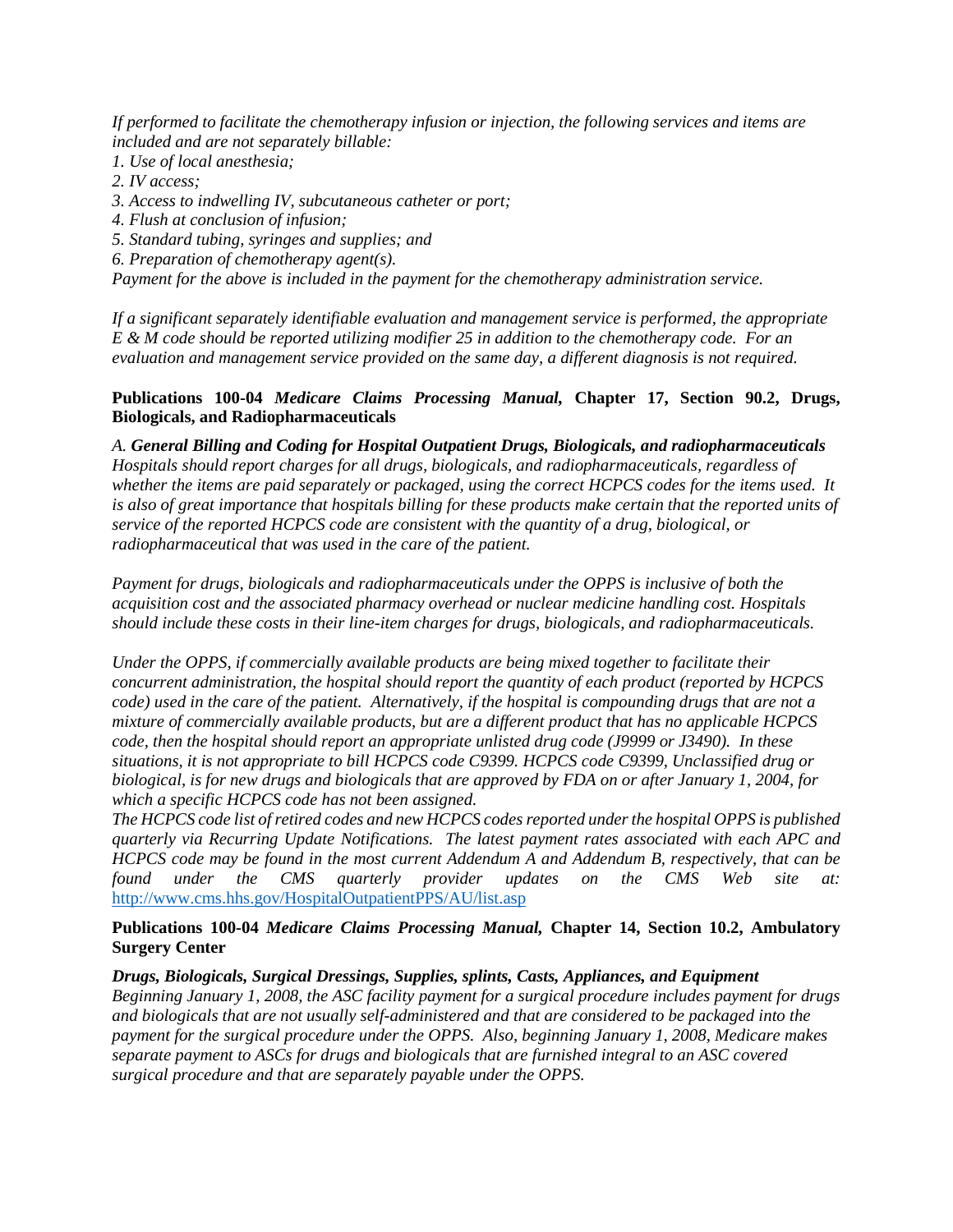### **Publication 100-02** *Medicare Benefit Policy Manual***, Chapter 15, Section 50.4.5, Off Label Use of Drugs and Biologicals in an Anti-Cancer Chemotherapeutic Regimen**

# **A.** *Overview*

*Effective January 1, 1994, off-label, medically accepted indications of Food and Drug Administration- (FDA) approved drugs and biologicals used in an anti-cancer chemotherapeutic regimen are identified under the conditions described below. A regimen is a combination of anti-cancer agents clinically recognized for the treatment of a specific type of cancer. Off-label, medically accepted indications are supported in either one or more of the compendia or in peer-reviewed medical literature. The contractor may maintain its own subscriptions to the listed compendia or peer-reviewed publications to determine the medically accepted indication of drugs or biologicals used off-label in an anti-cancer chemotherapeutic regimen. Compendia documentation or peer-reviewed literature supporting off-label use by the treating physician may also be requested of the physician by the contractor.*

# **Current compendia:**

*American Hospital Formulary Service-Drug Information (AHFS-DI) Effective June 5, 2008 - National Comprehensive Cancer Network (NCCN) Drugs and Biologics Compendium Effective June 10, 2008 -Micromedex DrugDex Effective July 2, 2008 - Clinical Pharmacology Effective August 12, 2015- Lexi-Drugs*

In general, a use is identified by a compendium as medically accepted if the indication is a Category 1 or 2A in NCCN; or Class I, Class IIa, or Class IIb in DrugDex; or narrative text in AHFS or Clinical Pharmacology is supportive; or is listed in Lexi-Drugs as "Use: Off-Label" and rated as "evidence level A."

*The listed compendia employ various rating and recommendation systems that may not be readily cross-walked from compendium to compendium. In general, a use is identified by a compendium as medically accepted if the:*

*1. indication is a Category 1 or 2A in NCCN, or Class I, Class IIa, or Class IIb in DrugDex; or, 2. narrative text in AHFS-DI or Clinical Pharmacology is supportive, or* 

*3. indication is listed in Lexi-Drugs as "Use: Off-Label" and rated as "Evidence Level A"* 

*A use is not medically accepted by a compendium if the:* 

*1. indication is a Category 3 in NCCN or a Class III in DrugDex; or,* 

*2. narrative text in AHFS or Clinical Pharmacology is "not supportive," or* 

*3. indication is listed in Lexi-Drugs as "Use: Unsupported"* 

*The complete absence of narrative text on a use is considered neither supportive nor non-supportive*

# **For National Coverage Determination (NCD) for Autologous Cellular Immunotherapy Treatment (110.22), please use the CMS.GOV/Medicare coverage website.**

#### **Coding Guidelines**

- 1. Use the appropriate J code to report the drug being used.
- 2. True codes reflect the dosage of the drug; the number of units should indicate the total number of units given in 2400/SV1-04 data element of the ANSI 837 5010 or in item 24G of the CMS 1500 form.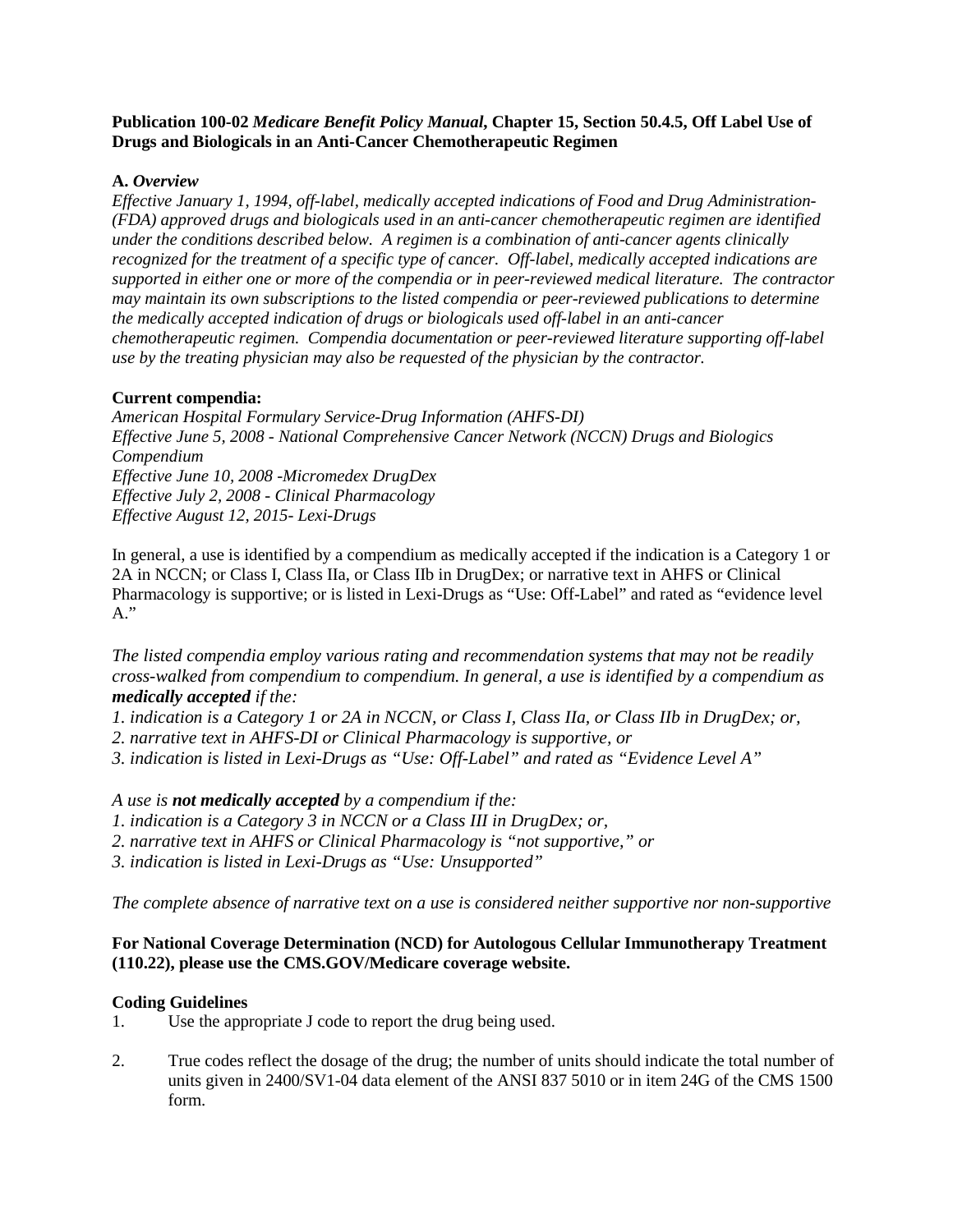# 3. NOC billing:

# **Office/Clinic:**

When using a drug/radiopharmaceutical NOC code (J9999, J3490, or J3590) list the name of the drug, the amount of the drug that is administered and wasted if applicable; method of administration in the electronic narrative 2400/SV101-7 which is equivalent to line 19 of the CMS 1500 form. List the units of service as **one** in 2400/SV1-04 data element of the ANSI 837 5010 or in item 24G of the CMS 1500 form.

Occasionally, the strength of the drug will also be needed on NOC claims. If the NOC ASP pricing file lists the name of the drug with its strength it must also be included on line 19. Example: Sodium Bicarbonate 8.4%.

# **Hospital Outpatient Departments**:

Hospital outpatient departments are allowed to bill for new drugs, biologicals, and therapeutic radiopharmaceuticals that are approved by the FDA on or after January 1, 2004 for which passthrough status has not been approved and a C-code and APC payment have not been assigned using the "unclassified" drug/biological HCPCS code C9399 (Unclassified drugs or biological). Drugs, biologicals, and therapeutic radiopharmaceuticals that are assigned to HCPCS code C9399.

- 4. Coverage for medication is based on the patient's condition, the appropriateness of the dose and route of administration, based on the clinical condition and the standard of medical practice regarding the effectiveness of the drug for the diagnosis and condition. The drug must be used according to the indication and protocol listed in the accepted compendia ratings listed below.
- 5. Self-administered drugs are not covered and should not be submitted to Medicare unless requested to do so by the beneficiary.
- 6*.* An invoice may be requested if pricing is not available on the Average Sales Price (ASP) pricing file. This file contains lists for NOC and true codes. This file can be located using the CMS.GOV/Medicare coverage website.

Electronic submitters should indicate they have additional documentation or an invoice, which Medicare may require, by indicating "DOCUMENTATION AVAILABLE UPON REQUEST" in the electronic equivalent of item 19. If the additional documentation or an invoice you have is needed for Medicare to make its payment determination, a development letter will be sent requesting the information. If you do not indicate the availability of the additional documentation, or the information is not returned timely, the claim will be returned as unprocessable.

- 7. To be covered, drugs and biologicals must be an expense to the physician or legal entity billing for the services or supplies. If the drug was supplied free to the physician, donated, or the patient brings in the drug to the physician office to be administered, **the drug would not be billable**. The administration of the drug would be covered **if the drug is given for a covered indication**.
	- a. When submitting a claim for the administration of a drug that was given for a covered indication, that the beneficiary brings in or was donated to them, indicate on line 19 the name of the drug. Failure to include the name of the drug in line 19 may result in denial.